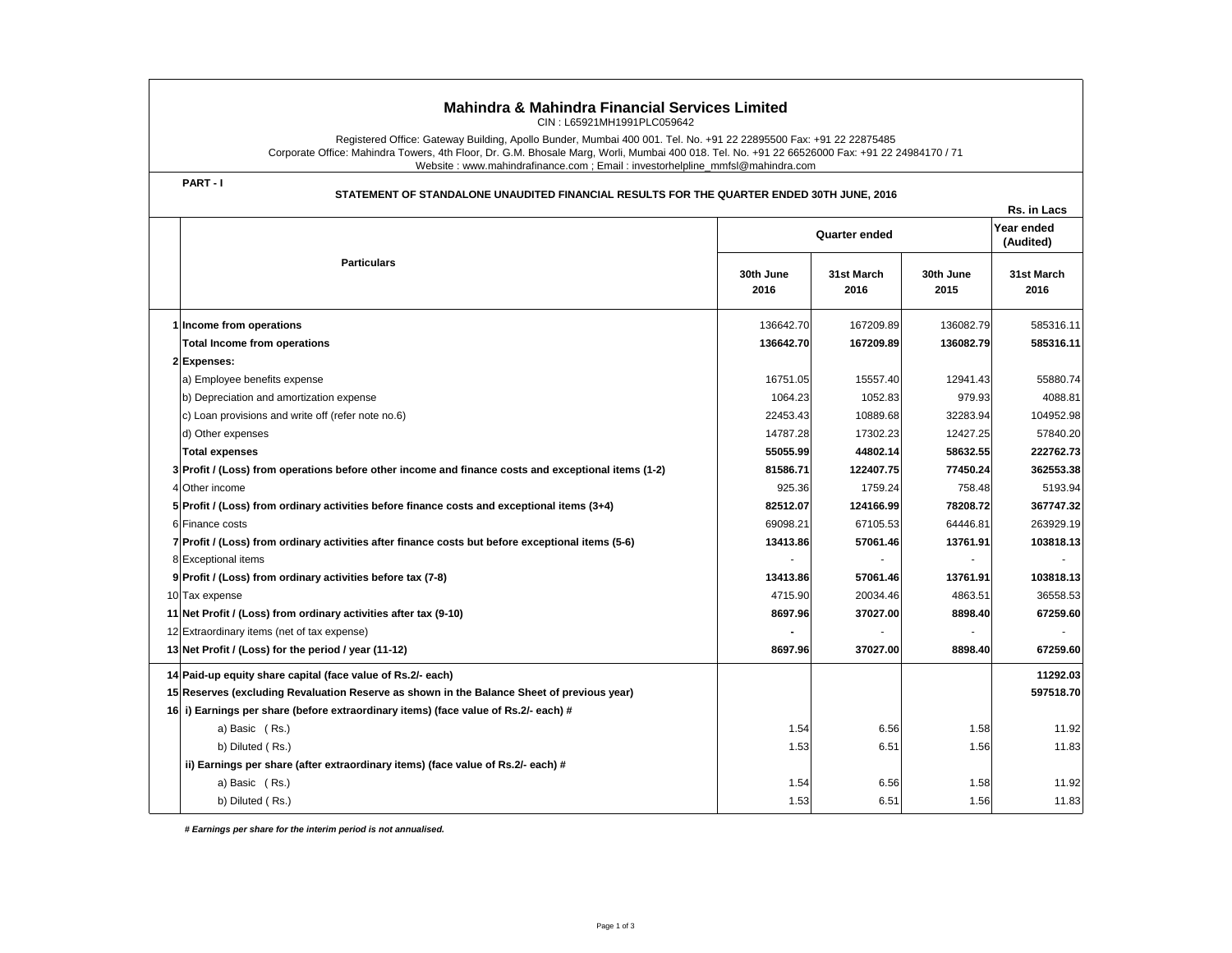|  | STATEMENT OF CONSOLIDATED UNAUDITED FINANCIAL RESULTS FOR THE QUARTER ENDED 30TH JUNE, 2016         |                   |                    |                   | Rs. in Lacs             |
|--|-----------------------------------------------------------------------------------------------------|-------------------|--------------------|-------------------|-------------------------|
|  | <b>Particulars</b>                                                                                  | Quarter ended     |                    |                   | Year ended<br>(Audited) |
|  |                                                                                                     | 30th June<br>2016 | 31st March<br>2016 | 30th June<br>2015 | 31st March<br>2016      |
|  | 1 Income from operations                                                                            | 156791.88         | 188662.24          | 150465.03         | 655386.74               |
|  | <b>Total Income from operations</b>                                                                 | 156791.88         | 188662.24          | 150465.03         | 655386.74               |
|  | 2 Expenses:                                                                                         |                   |                    |                   |                         |
|  | a) Employee benefits expense                                                                        | 21039.47          | 20191.37           | 15931.86          | 70409.22                |
|  | b) Depreciation and amortization expense                                                            | 1216.26           | 1206.04            | 1087.24           | 4569.78                 |
|  | c) Loan provisions and write off (refer note no.6)                                                  | 24753.28          | 11664.09           | 33746.36          | 109819.07               |
|  | d) Other expenses                                                                                   | 17322.70          | 19384.76           | 14241.67          | 65706.97                |
|  | <b>Total expenses</b>                                                                               | 64331.71          | 52446.26           | 65007.13          | 250505.04               |
|  | 3 Profit / (Loss) from operations before other income and finance costs and exceptional items (1-2) | 92460.17          | 136215.98          | 85457.90          | 404881.70               |
|  | 4 Other income                                                                                      | 1063.29           | 1825.31            | 800.17            | 4365.01                 |
|  | 5 Profit / (Loss) from ordinary activities before finance costs and exceptional items (3+4)         | 93523.46          | 138041.29          | 86258.07          | 409246.71               |
|  | 6 Finance costs                                                                                     | 76387.74          | 73594.39           | 69276.05          | 286834.73               |
|  | 7 Profit / (Loss) from ordinary activities after finance costs but before exceptional items (5-6)   | 17135.72          | 64446.90           | 16982.02          | 122411.98               |
|  | 8 Exceptional items                                                                                 |                   |                    |                   |                         |
|  | 9 Profit / (Loss) from ordinary activities before tax (7-8)                                         | 17135.72          | 64446.90           | 16982.02          | 122411.98               |
|  | 10 Tax expense                                                                                      | 6121.58           | 22702.38           | 6010.75           | 43671.83                |
|  | 11 Net Profit / (Loss) from ordinary activities after tax (9-10)                                    | 11014.14          | 41744.52           | 10971.27          | 78740.15                |
|  | 12 Extraordinary items (net of tax expense)                                                         |                   | $\sim$             | $\sim$            |                         |
|  | 13 Net Profit / (Loss) for the period / year (11-12)                                                | 11014.14          | 41744.52           | 10971.27          | 78740.15                |
|  | 14 Minority interest                                                                                | 249.86            | 611.85             | 229.37            | 1,510.79                |
|  | 15 Net Profit / (Loss) after taxes and minority interest (13-14)                                    | 10764.28          | 41132.67           | 10741.90          | 77229.36                |
|  | 16 Paid-up equity share capital (face value of Rs.2/- each)                                         |                   |                    |                   | 11292.03                |
|  | 17 Reserves (excluding Revaluation Reserve as shown in the Balance Sheet of previous year)          |                   |                    |                   | 635647.75               |
|  | 18 i) Earnings per share (before extraordinary items) (face value of Rs.2/- each) #                 |                   |                    |                   |                         |
|  | a) Basic (Rs.)                                                                                      | 1.91              | 7.29               | 1.91              | 13.69                   |
|  | b) Diluted (Rs.)                                                                                    | 1.89              | 7.23               | 1.89              | 13.58                   |
|  | ii) Earnings per share (after extraordinary items) (face value of Rs.2/- each) #                    |                   |                    |                   |                         |
|  | a) Basic (Rs.)                                                                                      | 1.91              | 7.29               | 1.91              | 13.69                   |
|  | b) Diluted (Rs.)                                                                                    | 1.89              | 7.23               | 1.89              | 13.58                   |

## **STATEMENT OF CONSOLIDATED UNAUDITED FINANCIAL RESULTS FOR THE QUARTER ENDED 30TH JUNE, 2016**

 *# Earnings per share for the interim period is not annualised.*